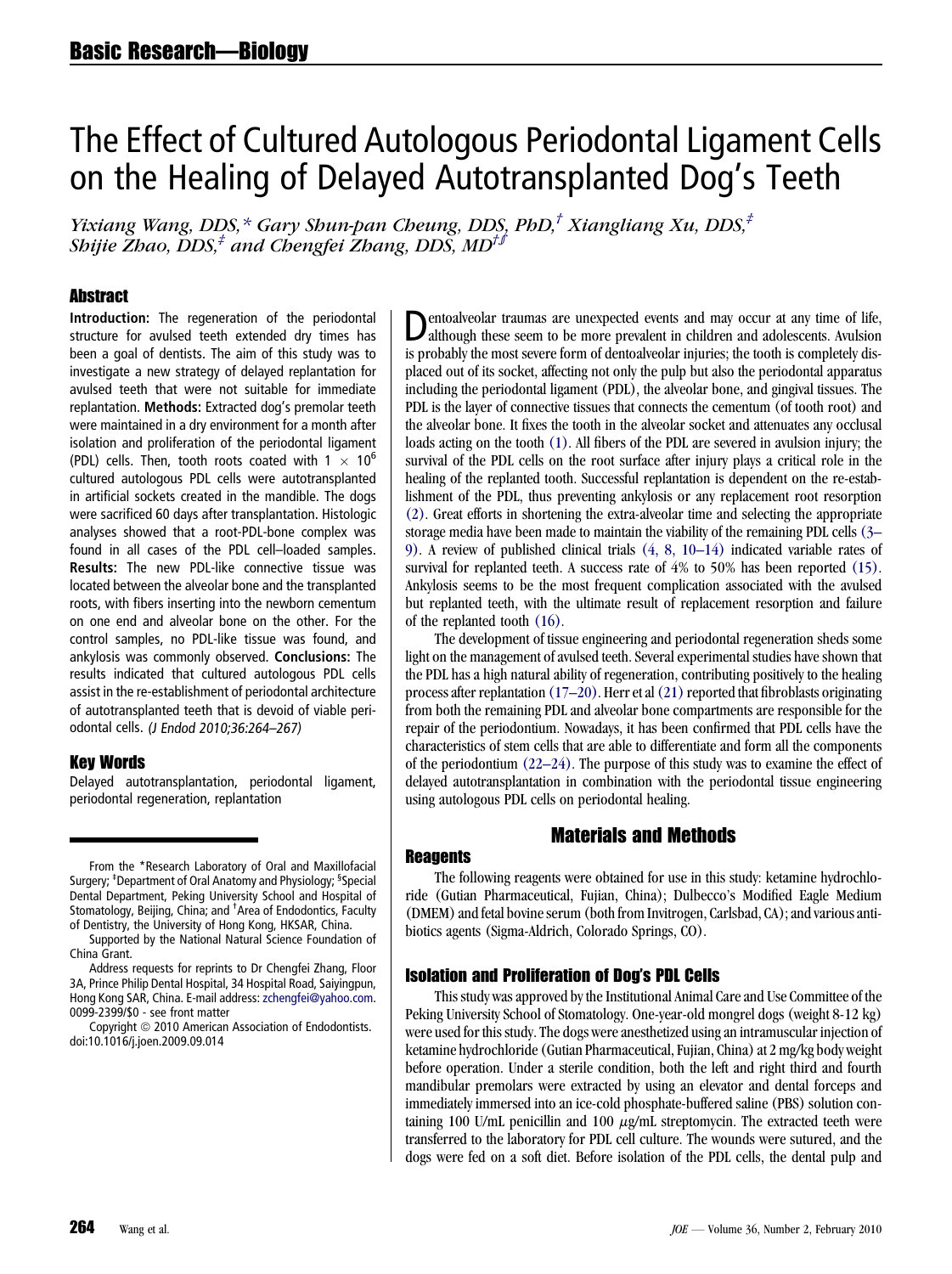<span id="page-1-0"></span>

Figure 1. The experimental group (PDL cells—loaded samples) showing fibrous connective tissue in the artificial periodontal space  $(A)$ , with fibers inserting into the newborn cementum on one end  $(B)$  and alveolar bone on the other  $(C)$ . Ankylosis was also found in some area in this group  $(D)$ . Bone, alveolar bone; S, undegraded scaffold; CT, fibrous connective tissue; A, ankylotic area; single arrows, fibers embedded in the surface of the root surface or the alveolar bone; double arrow, fiber bundle-like structure (hematoxylin and eosin stain, original magnification:  $\times 200$  for Fig. 1A and  $\times 400$  for the others, unit of scale bar:  $\mu$ m).

any gingival tissues near the cervical region of the tooth were completely removed in order to avoid contamination by other tissue types. The PDL cells were harvested by six sequential digestions of PBS containing collagenase (1 mg/mL) and dispase (2 mg/mL). Cells isolated in runs two to six were pooled and cultured until confluence in DMEM supplemented with 10% FBS, 100 U/mL penicillin, and 100  $\mu$ g/mL streptomycin (DMEM complete medium) at  $37^{\circ}$ C in 5% CO<sub>2</sub> atmosphere. The sixth to eighth passage of PDL cells was used for the periodontal reconstruction. After obtaining the PDL cells, the teeth were kept in a dry environment for 30 days until autotransplantation.

#### Preparation of Autograft PDL Cells–Alginate Hydrogel Vehicles

Two hours before autotransplantation, root canal treatment of the extracted teeth was completed in the laboratory. The canals were obturated with gutta-percha, and then their external surfaces were disinfected with 70% alcohol before transferring into a physiologic saline solution before the autotransplantation procedure. The cultured PDL cells were digested with 0.25% trypsin containing 0.02% EDTA (Sigma-Aldrich, St Louis, MO); rinsed with PBS once; and then resuspended in 1.2% alginate sodium solution, which is a 4:1 mixture of  $Co^{60}$ -treated (irradiation at 5 kGy for 24 hours) and -untreated solution. The cell density was adjusted to  $1 \times 10^{7}$ PDL cells/mL. Then, 20  $\mu$ L of 1 mol/L CaCl<sub>2</sub> solution was added to 100  $\mu$ L of PDL cell suspension to form an alginate hydrogel with 1  $\times$  10<sup>6</sup> PDL cells.

#### Autotransplantation of Autologous Tooth Roots

A mucoperiosteal flap was raised from the first to the fourth premolar on each side of the mandible under general anesthesia. Artificial sockets matching the shape of the extracted autologous tooth roots were formed by a low-speed sterile round bur under 0.9% cold physiologic saline irrigation. Two artificial sockets were created in each side. The roots were divided into two groups: the experimental group, autotransplanted roots with alginate hydrogel containing about  $1 \times 10^6$  PDL cells, and the control group, roots with alginate hydrogel only. Samples in the former group were transplanted into the artificial sockets at the right side of the mandible and then covered with a restorable membrane (Puros Pericardium Membrane; Zimmer Dental, Inc, CA); the wound was closed with 4-0 silk suture. The same procedures were performed for the control group in the contralateral side.

## Histologic Analysis

Two months after transplantation, the dogs were sacrificed with an overdose of ketamine hydrochloride. Mandibular block segments containing the autotransplanted roots were resected from the jaw and immersed into 10% neutral buffered formalin for 3 days. The specimens were decalcified in 14% EDTA solution ( $pH = 7.0$ ) and embedded in paraffin after dehydration in a graded alcohol series. Histologic sections were cut perpendicular to the long axis of the roots at a thickness of  $5 \mu m$  at  $30$ - $\mu m$  intervals, stained with hematoxylin and eosin, and examined under an optical microscope (Olympus DP, Tokyo, Japan) for the formation of periodontium-like architecture. Based on a modified version described by Kirakozova et al [\(25\),](#page-3-0) two blinded examiners assessed the type of periodontal healing in each section. A sample with the presence of a PDL-like structure was scored as favorable healing, whereas a sample without a PDL-like structure but with root resorption or ankylosis in the artificial periodontal space was scored as unfavorable healing.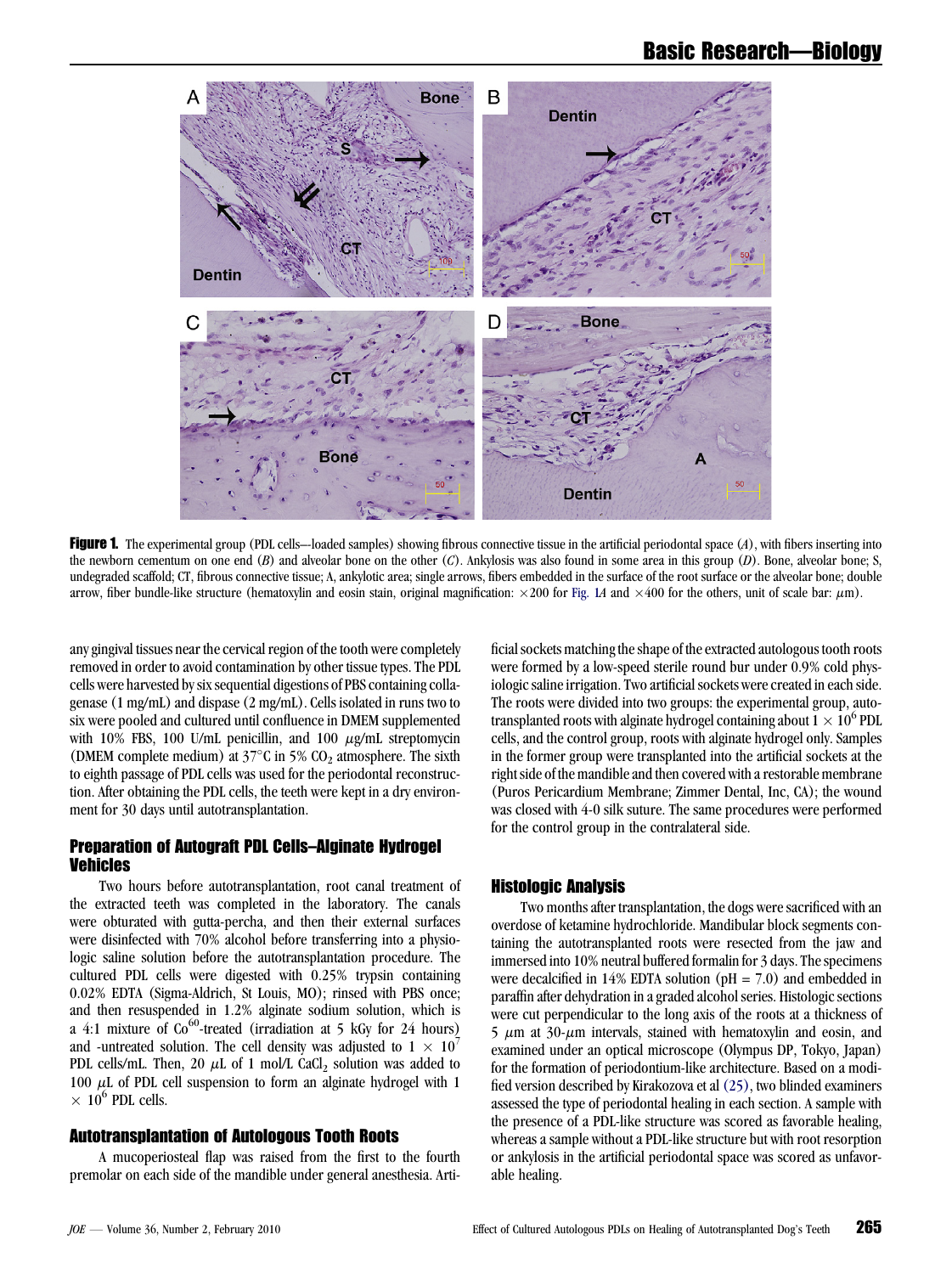# Basic Research—Biology



Figure 2. The control group showing areas with ankylosis and the artificial periodontal space filled by newborn bony tissue (A) and the presence of replacement root resorption. B, alveolar bone; A, ankylotic area (hematoxylin and eosin stain, original magnification  $\times 400$ , unit of scale bar:  $\mu$ m).

#### Statistical Analysis

The measurements for favorable and unfavorable healing of roots were collected as percentages of the total number of roots in each group. The chi-square test was used to determine whether the periodontal healing pattern was different in the two groups. MedCalc statistical software (MedCalc 9.2.1.0; Frank Schoonjans, Mariakerke, Belgium) was used to analyze all data at  $P < 0.05$ .

#### Results

The PDL cells derived from the extracted teeth were successfully isolated and expanded by using the method described previously. After 1 month, the extraction wounds healed and were covered with healthy mucosa. Favorable healing after autotransplantation in the newly created socket was observed in the experimental group. No periradicular infection was found clinically, and the dogs recuperated very well for 2 months postoperatively before they were sacrificed for histologic examination.

In the experimental group, there was clear formation of a root-PDL-bone complex in all histologic sections; the ''newborn'' PDL-like structure was located between the alveolar bone and the transplanted root [\(Fig. 1](#page-1-0)A). The root surface was lined with a thin layer of "new" cementum into which Sharpey fibers were attached [\(Fig. 1](#page-1-0)B). These PDL-like fibers were found extending into the alveolar bone ([Fig. 1](#page-1-0)C). The still-intact scaffold (alginate hydrogel) was also found in the PDL-like connective tissue ([Fig. 1](#page-1-0)A) and in the restored alveolar bone ([Fig. 1](#page-1-0)C). There were some patchy areas of ankylosis in this group of samples ([Fig. 1](#page-1-0)D).

The control group showed an absence of PDL-like connective tissue. Ankylosis (Fig. 2A) and root resorption (Fig. 2B) were virtually noticed in all specimens. Table 1 shows the distribution of the positive roots per groups for the statistical analysis. The experimental group had significantly more favorable healing and less unfavorable healing than the control group ( $P < 0.05$ ).

# **Discussion**

The "reconstruction" of the periodontium after delayed replantation mediated by cultured PDL cells is based on the idea of the periodontal tissue engineering. Because the success rate of the traditional replantation procedure (for teeth with various extra-alveolar time after avulsion) is rather unpredictable, varying from 4% to 50% [\(15\),](#page-3-0) it is necessary to develop a new strategy for the treatment. Delayed autotransplantation combined with cultured autologous PDL cells, as was shown earlier, is a novel regimen to tackle this clinical problem. Typically, PDL cells will remain viable for a finite period of time on the root surface after the tooth is avulsed; these cells play an important role in the periodontal healing of the replanted transplanted teeth [\(26\).](#page-3-0) Regeneration of the PDL architecture is effective in preventing ankylosis and replacement resorption of the transplanted tooth roots [\(26\).](#page-3-0)

In this study, to avoid any influence on the outcome because of any remaining PDL cells surviving on extracted teeth, roots were deliberately stored in a dry environment for 1 month. An artificial bony socket was also created to house the tooth. It is well known that the extraoral time and storage medium are critical for periodontal healing of replanted teeth; storage of less than 1 hour in an appropriate medium is recommended. In the present study, a PDL-like tissue was successfully regenerated by using this new strategy of replantation together with cultured autogenous PDL cells despite the dry storage of the avulsed tooth for an extended period.

Alginate hydrogel was used as the scaffold here because the hydrogel allows even distribution of the PDL cells within the material to fill the space in the artificial sockets. Alginate hydrogel has been used as a scaffold in hard (bone) tissue engineering [\(27, 28\).](#page-3-0) To control the degradation rate of this scaffold, an irradiated (by  $Co<sup>60</sup>$ ) sodium alginate solution was mixed with an untreated solution at the ratio of 4:1. Gradual degradation of the alginate hydrogel left spaces for the newly formed periodontal tissue (although we could not match the rates of hydrogel degradation and periodontal regeneration rate perfectly). In

#### TABLE 1. Percentage of Positive Roots per Group Used for Statistical Analysis\*

|                                         | Experimental group percent<br>(total roots) | Control group percent<br>(total roots) | Chi-square test<br>$P$ value <sup><math>T</math></sup> |
|-----------------------------------------|---------------------------------------------|----------------------------------------|--------------------------------------------------------|
| Favorable healing                       | 100 (6)                                     | 0(6)                                   | 0.002                                                  |
| Unfavorable healing: ankylosis          | 0(6)                                        | 100(6)                                 | 0.002                                                  |
| Unfavorable healing: Root<br>resorption | 0(6)                                        | 83.3(6)                                | 0.015                                                  |

\*Three sections per root were evaluated.

 $\phi^{\dagger} p < 0.05$  was considered statistically significant.